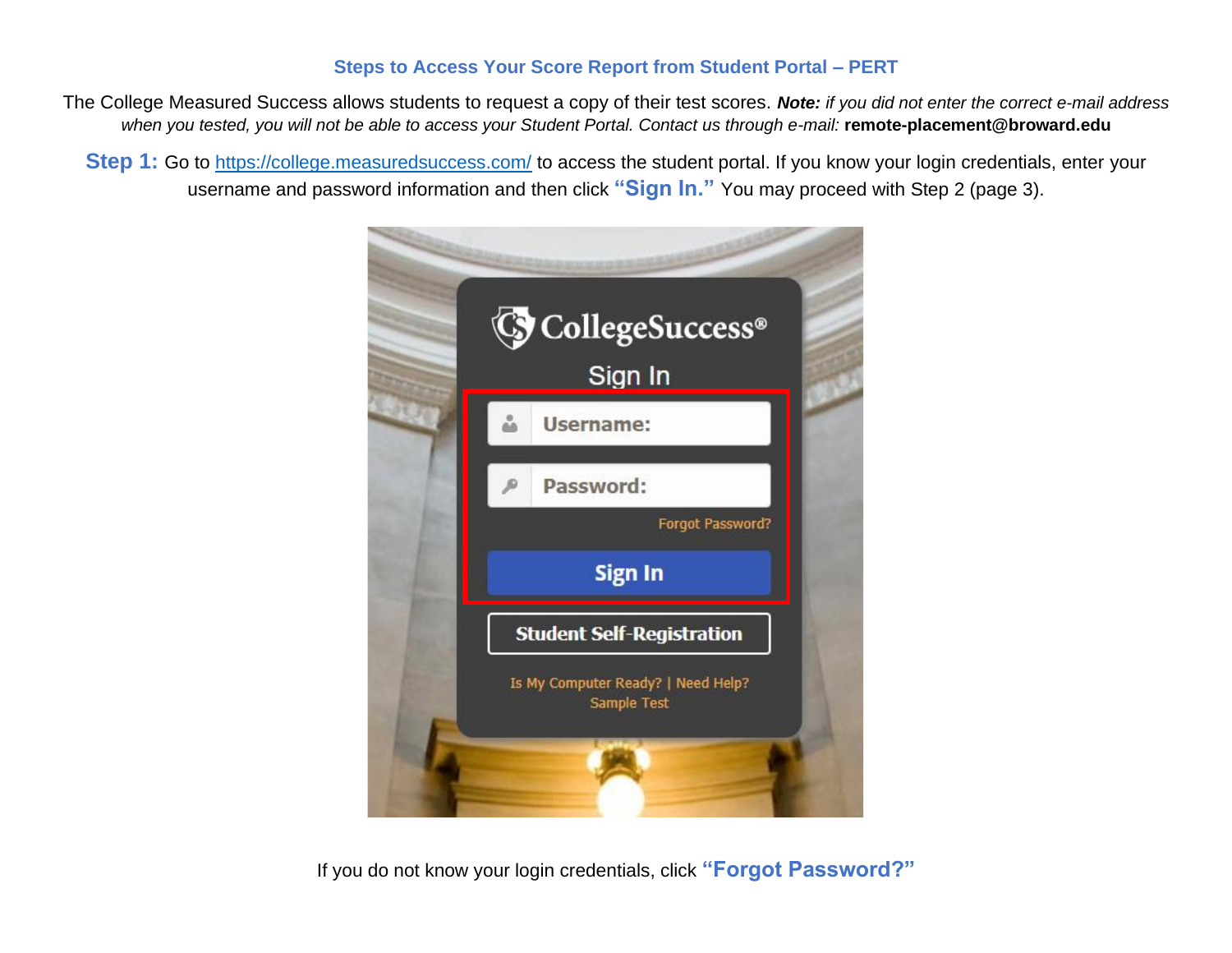Under **"Forgot your password?"** enter the e-mail address that you used when registering for the exam. Click **"Reset My Password"**.



You will receive an e-mail with the subject **"COLLEGE SUCCESS: Access Information"**. Click the link provided in the e-mail. **If you are experiecing difficulties during this step, you can contact us through e-mail [\(remote-placement@broward.edu\)](mailto:remote-placement@broward.edu) and we will locate your account information for you.**

| <b>COLLEGE SUCCESS: Access Information</b>                                                                                                                                                                                                                                                                                                                                                                                                                               |  |
|--------------------------------------------------------------------------------------------------------------------------------------------------------------------------------------------------------------------------------------------------------------------------------------------------------------------------------------------------------------------------------------------------------------------------------------------------------------------------|--|
| collegesuccess@mccanntesting.com<br>Wed 7/28/2021 1:07 PM<br>To: South-Testing                                                                                                                                                                                                                                                                                                                                                                                           |  |
| CAUTION: This email originated from outside of Broward College. DO NOT click links or open attachments unless you are expecting the information and recognize the sender.<br>Hello                                                                                                                                                                                                                                                                                       |  |
| A request was received to reset your College Success password. If you made this request, please click the link below to reset your password.<br>https://urldefense.proofpoint.com/v2/url?u=http-3A college.measuredsuccess.com mscollege do requestPassword-3FDispatch-<br>3DEnterPwd&d=DwlCAq&c=AyrajPdOsbMUQ9pNazKW2A&r=8yZFeszOEai4WnnaExWDPlX605iqRQKxxOcdj5HYsC4&m=QsQxvqGEX2--2ktP0m2zKzw2DL0-<br>2Tq2xUB1JYhQOJQ&s=Y5Tev4byciybAkPjPh5yda50RuvTXBFAbOL1wewWcNw&e= |  |
| If clicking the link doesn't work, you can copy and paste the link into your browser's address window.                                                                                                                                                                                                                                                                                                                                                                   |  |
| For general inquiries or to request support with your account, please email collegesuccess@mccanntesting.com or call 1-877-614-6105.                                                                                                                                                                                                                                                                                                                                     |  |
| Best Regards,<br>College Success Support                                                                                                                                                                                                                                                                                                                                                                                                                                 |  |
| <b>Forward</b><br>Reply                                                                                                                                                                                                                                                                                                                                                                                                                                                  |  |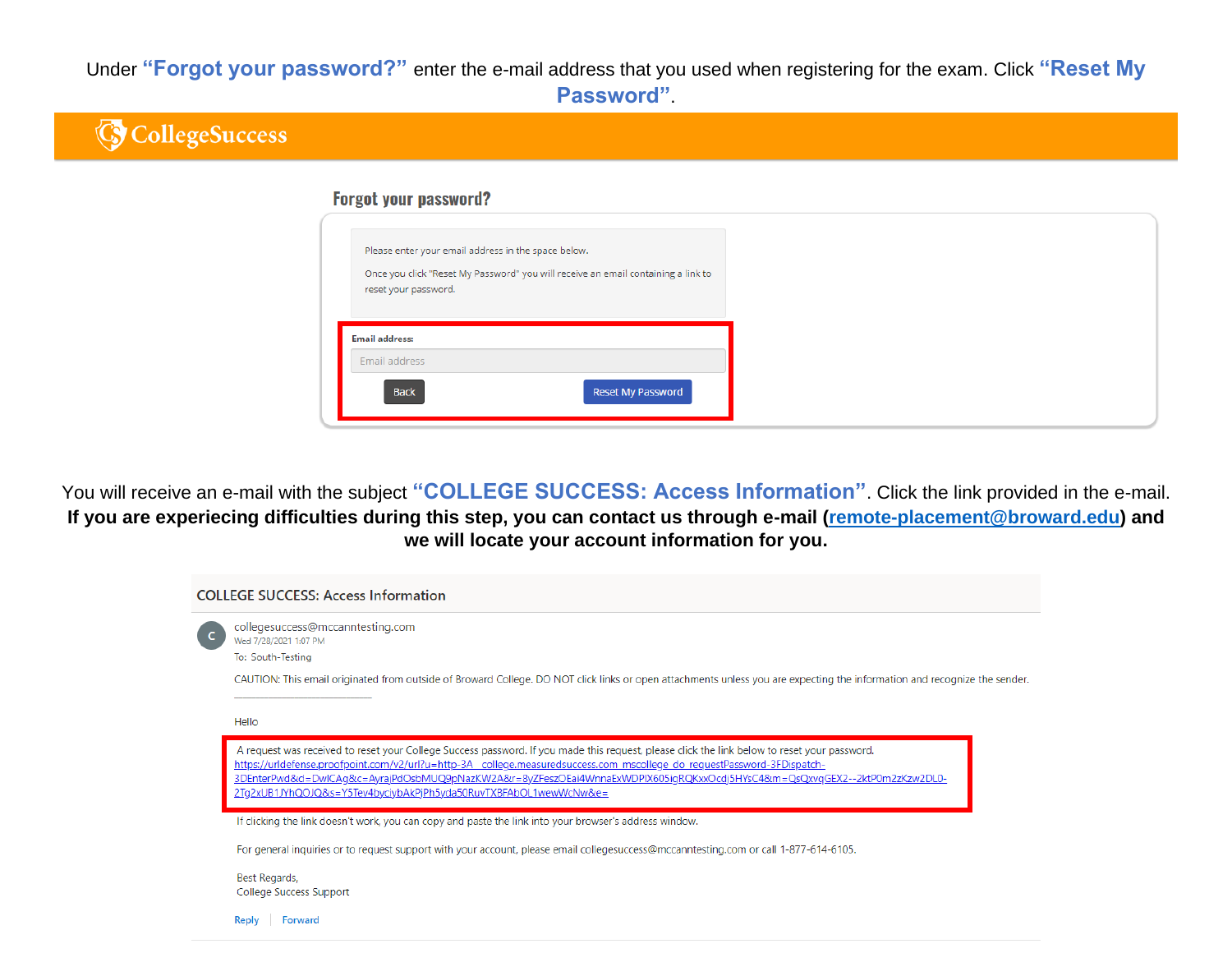Under "Change Your Password", enter your username and a new password twice. Click "Change Password". You will be redirected to login page. Enter your login information and click "Sign In".

| <b>G</b> CollegeSuccess |                             |  |
|-------------------------|-----------------------------|--|
|                         | <b>Change Your Password</b> |  |
|                         | Username:                   |  |
|                         | Username                    |  |
|                         | New Password:               |  |
|                         | Password                    |  |
|                         | <b>Verify Password:</b>     |  |
|                         | Verify Password             |  |
|                         | Cancel<br>Change password   |  |
|                         |                             |  |

Step 2: Accept the College Success Terms of Service to continue.

# **G** CollegeSuccess

## **College Success® Terms of Service**

### **I. IMPORTANT NOTICE TO SUBSCRIBER...PLEASE READ CAREFULLY:**

The terms "we", "us", and "our" refer to Vantage Labs, LLC, McCann Associates Holdings, LLC and its affiliated companies (collectively "McCann"). "You", "your", "grantee", "subscriber" or "end-user" refer to the individual and the entity that has procured and/or who (which) accesses or uses Services whether the end-user has purchased and paid for Services directly or whether Services have been procured for the benefit of end-user access and use at no additional charge to such end-user. By way of example, an educational institution may pay for its administrators, teachers and students to access and use Services, Similarly, a corporation could pay for its employees to access and use Services. As an end-user, you are bound by the terms and conditions of these Terms of Service, whether you have paid directly for Services or whether your access and use of Services has been paid for by a third party. "Subscription Services" or "services" refer to software service application accessed by you via the internet. "Technical services" refers to support, consulting, or other services including customizations you have ordered (if any apply). The terms 'Subscription Services' or 'service(s)' may be used interchangeably within this document.

#### **II. LEGAL AGREEMENT**

These Terms of Service ("ToS") constitute a legal agreement between you (either an institution, college, school, an individual or a single entity subscriber) as Subscriber Licensee/Grantee and McCann, Licensor/Grantor for use of the Service incorporating proprietary underlying Virtual Scoring Toolset" and IntelliMetric® or other proprietary technologies and any related documentation. Services are accessed solely through use of the software services IP domain, web address and Application Protocol Interface (API) technology via the Internet. By using the Service, you agree to be bound by the terms of this Agreement and subscription. If you do not agree to the terms of this Agreement, you may not use the Service. The Service is licensed on a software-as-a-service basis through subscription, it is never sold. The terms and conditions for access to and use of Services include and protect any related documentation or materials that may be distributed to you or to which you may gain access as an institution or as an end-user. Your access to and use of Services is authorized exclusively by McCann at its sole discretion and is further contingent upon timely and seasonable payment of subscription and/or service fees as a condition precedent to initial and continued end-user access and use of such Services. Typically, the Service is procured on an entity-subscription or individual-use basis. For applicable details, check with the entity with which you are associated or employed, and which has purchased Services for your related use. Pricing, fees, as well as the manner and timing of payment for Services may be governed collaterally by separate purchase order. For further details, check with the entity with which you are associated or employed, and which may have purchased Services for your use. By purchasing or using Services, you agree to be bound by the terms of this Agreement. If you do not agree to the terms of this Agreement, you may not use Services.